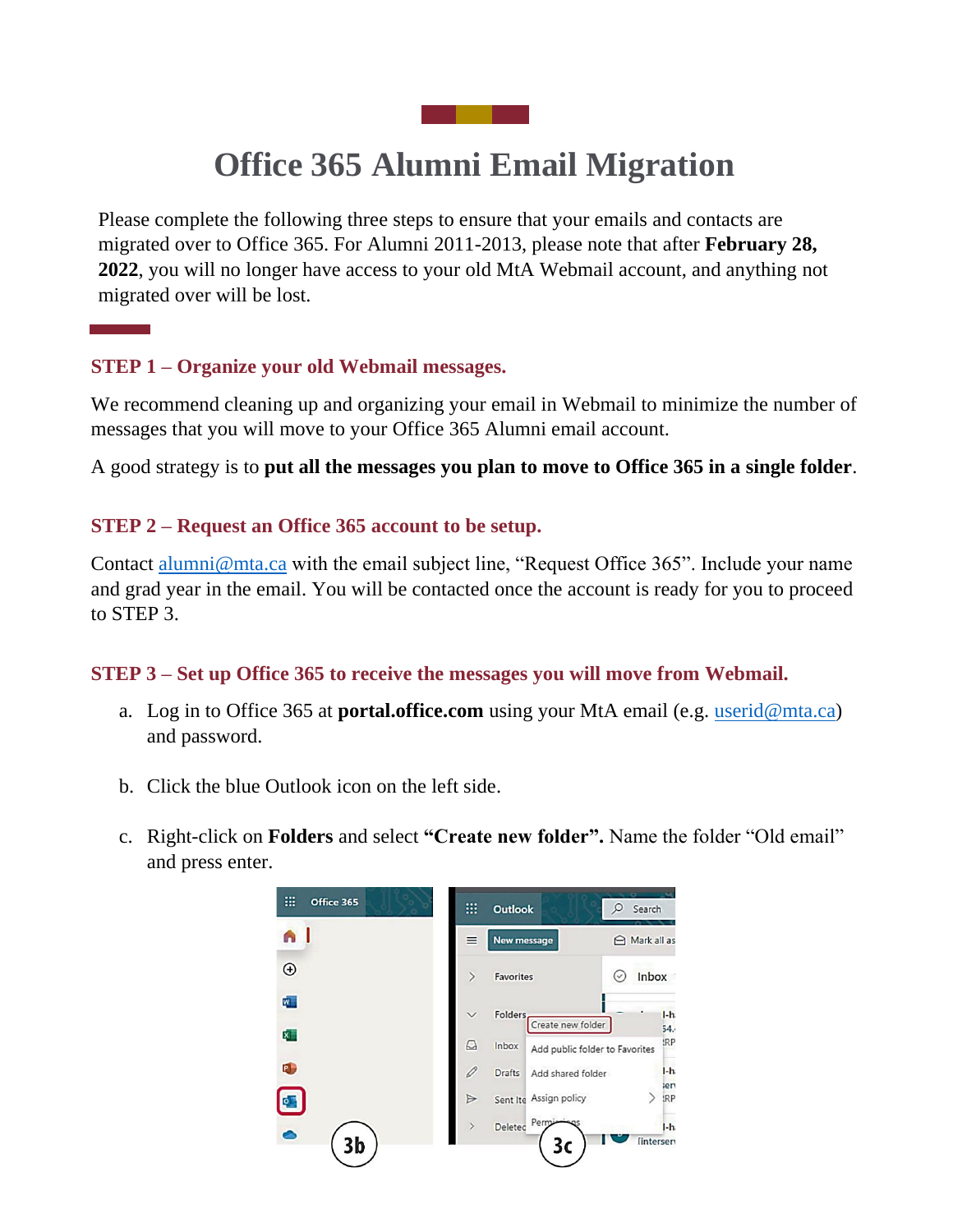<u>a sa mga sa</u>

# **Office 365 Alumni Email Migration**

- d. Click the gear icon in the top right-hand corner and choose "View all Outlook settings" at the bottom.
- e. Select "Mail", then "Rules", then "+Add new rule".
	- Name the new rule "Move old email"
	- For "Add a condition", select "**Message header includes**" (found under "Keywords"), and type "**Resent-From:**" in the box.
	- For "Add an action", select "**Move to**", and choose the new folder you created ("Old email").
	- Click "**Save**", and then exit out of the settings window.

| <b>Settings</b>                                                      | Layout                                                            | Rules                                                                                                                 |
|----------------------------------------------------------------------|-------------------------------------------------------------------|-----------------------------------------------------------------------------------------------------------------------|
| O Search settings<br>න<br>General                                    | Compose and reply<br>Attachments                                  | Move old email                                                                                                        |
| Mail<br>◘<br>茴<br>Calendar<br>$R^8$<br>People<br>View quick settings | <b>Rules</b><br>Sweep<br>Junk email<br>Customize actions          | Add a condition<br>$\checkmark$<br>Resent-From: X<br>Message header includes<br>$\checkmark$<br>Add another condition |
|                                                                      | Sync email<br>Message handling<br>Forwarding<br>Automatic replies | Add an action<br>$\checkmark$<br>D Old email<br>Move to<br>$\checkmark$<br>$\checkmark$<br>Add another action         |
|                                                                      | Retention policies<br>S/MIME<br>Groups                            | Add an exception<br>$\vee$ Stop processing more rules $\circledcirc$<br>Run rule now                                  |